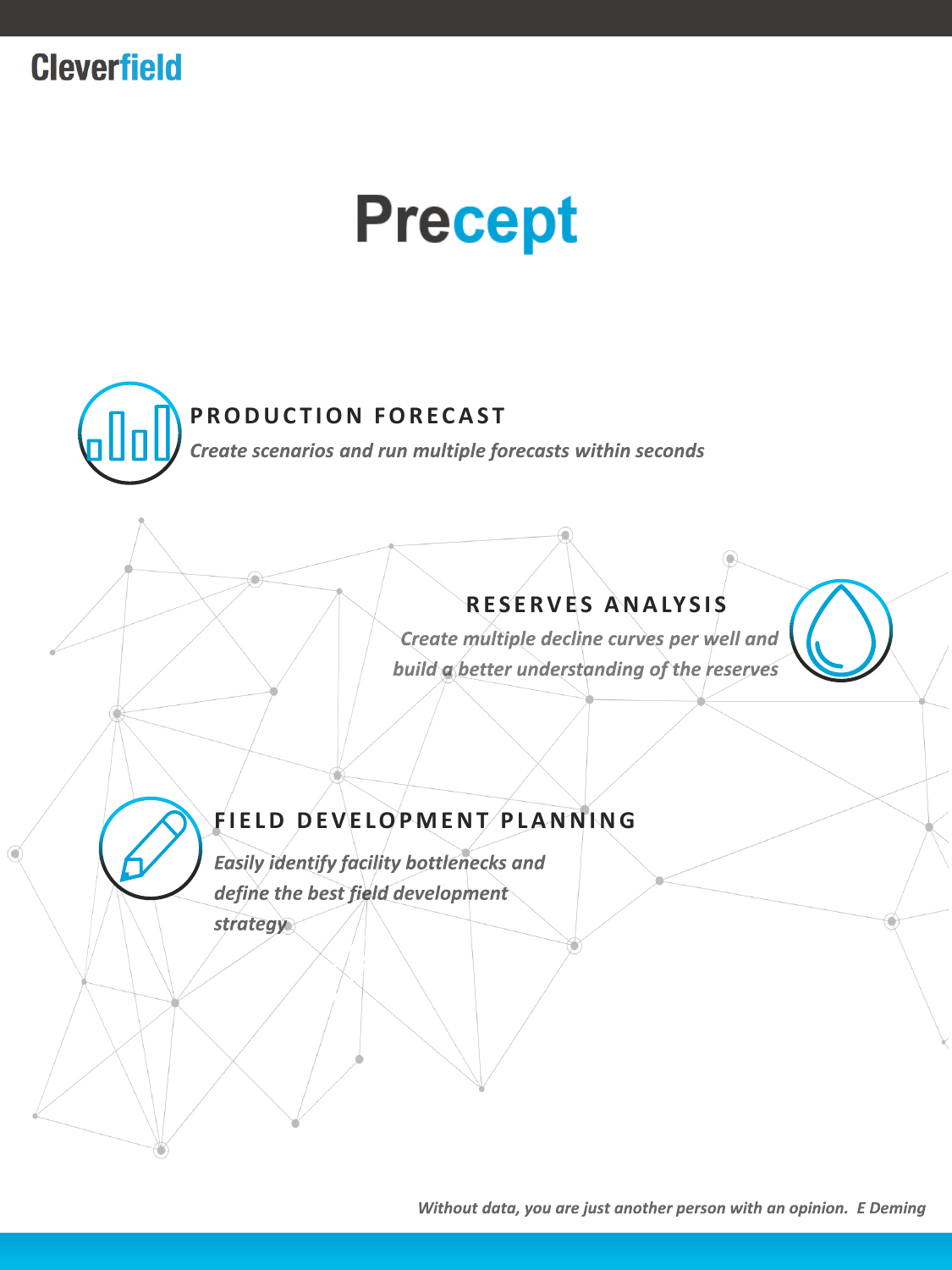- *- What will be the production if the drilling rig come one month later?*
- *- What is the value of upgrading this process facility ?*
- *- Should I lay down a new pipeline?*

What if you could answer all those questions in seconds ?

Precept is a Cloud-based Forecast, Reserves and Field Development plan software for the Oil and Gas industry.

Precept was developed to help the various teams to understand their assets and maximize oil recovery. Production team can use Precept for short term production forecast. Field Development team will use Precept for debottlenecking studies, while Reservoir Management Team will get better understanding of the Reserves.

#### 1 Define your production network and constraints



Define your production facilities network (platform, pipe, compressor, separator, etc..).

Add constraints to any nodes of the network.

Couple your production and injection networks for accurate fluid balance.

Precept allows you to easily generate decline curves for each wells using Arps or multi-segments, or directly import declines curves from Reservoir simulator.

Low, Mid and High cases can be generated and used for probabilistic forecast.







Drag-and-drop the new wells and opportunities in the sequences builder.

See the effect of schedule changes on production and planned shutdown.

With Precept powerful engine, a 100 wells / 50 years forecast takes less than a minute to run.

After forecast is run, the color-coded timeline helps engineers to QC the results and visualize bottlenecks at each nodes of the network.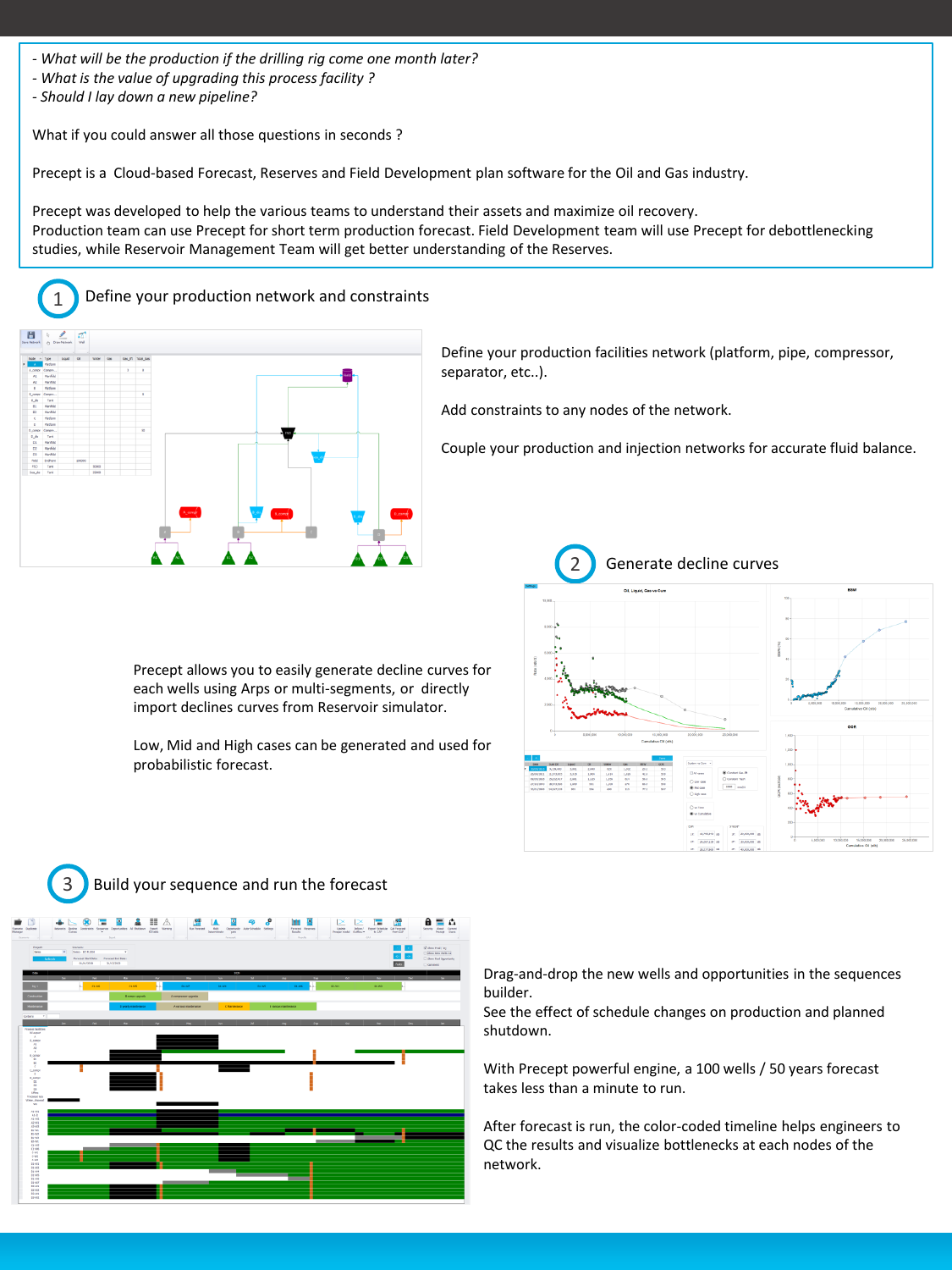A user-friendly interface allows you to visualize the results of the forecasts.

Line, Bar, Waterfall or Tornardo charts are created in few clicks.

What-if scenario can easily be compared and bottlenecks identified.



5 Visualize results on Polygon maps

Use Precept powerful polygon maps to visualize Oil and Gas in place, cumulative production and injection, voidage, recovery factor, etc



## 6 Calculate value of Opportunities

Use Precept economical screener to calculate the value or all your Opportunities and rank them by NPV.



7 Connection to Intercept b k ka  $\oplus$ 요새부 u  $\overline{\mathbf{H}}$  $9$   $\overline{8}$   $\overline{1}$  $= 2$ Connect Precept to Intercept, our world class real-time production Monitoring and Optimization software for a in in I III lit 360 Asset Management solution.0.0000 星兰皇